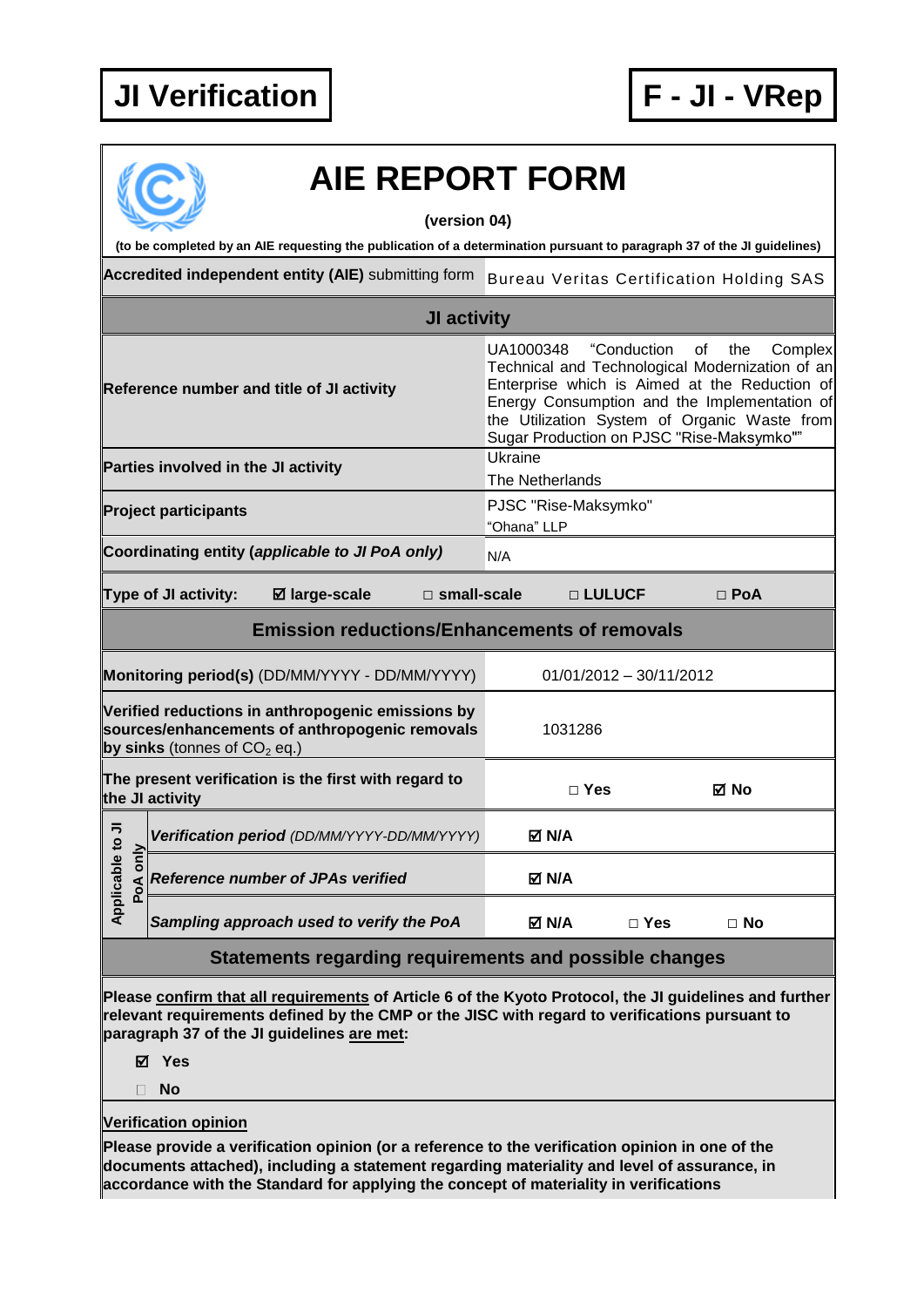The verification opinion is provided in the attached Verification Report №UKRAINE ver/0488/2012 version 02 dated 11/12/2012.

| The project design was revised in the current<br>monitoring period, after the determination has<br>been deemed final                                                                                                                                                           | $\Box$ Yes         |              | ⊠ No      |  |
|--------------------------------------------------------------------------------------------------------------------------------------------------------------------------------------------------------------------------------------------------------------------------------|--------------------|--------------|-----------|--|
| If yes, please list all revisions to the project design<br>and express a determination opinion (or provide a<br>reference to an attached document containing the<br>required information)                                                                                      | <b>⊠ N/A</b>       |              |           |  |
| If project design was revised in the current<br>monitoring period, please confirm that conditions<br>defined in JI guidelines (paragraph 33) are still met                                                                                                                     | M N/A⊡             | $\Box$ Yes   | $\Box$ No |  |
| If project design was revised in the current<br>monitoring period, please confirm that the changes<br>do not alter the original determination opinion                                                                                                                          | <b>⊠ N/A</b>       | $\Box$ Yes   | $\Box$ No |  |
| If project design was revised in the current<br>monitoring period, please confirm that:                                                                                                                                                                                        |                    |              |           |  |
| (a) Physical location of the project has not changed                                                                                                                                                                                                                           | M ND               | $\Box$ Yes   | $\Box$ No |  |
| (b) If emission sources have changed, they are<br>reflected in an updated monitoring plan                                                                                                                                                                                      | M N/A⊡             | $\Box$ Yes   | $\Box$ No |  |
| (c) Baseline scenario has not changed                                                                                                                                                                                                                                          | M N/A⊡             | $\Box$ Yes   | $\Box$ No |  |
| (d) Changes are consistent with JI specific approach<br>or CDM methodology upon which the<br>determination was prepared for the project                                                                                                                                        | M N/A⊡             | $\Box$ Yes   | $\Box$ No |  |
| The monitoring plan was revised in the current<br>monitoring period                                                                                                                                                                                                            | $\Box$ Yes<br>⊠ No |              |           |  |
| If yes, please specify for which technologies and measures<br>under each type of JPA the monitoring plan was revised<br>(applicable to JI PoA only)                                                                                                                            |                    |              |           |  |
| The current revisions to the monitoring plan<br>improve the accuracy and/or applicability of<br>information collected, compared to the original<br>monitoring plan without changing conformity with<br>the relevant rules and regulations for establishing<br>monitoring plans | M N/A              | $\sqcap$ Yes | $\Box$ No |  |
| List of documents attached to the verification report form                                                                                                                                                                                                                     |                    |              |           |  |
| Please attach relevant documents used in the verification process and mark below accordingly                                                                                                                                                                                   |                    |              |           |  |